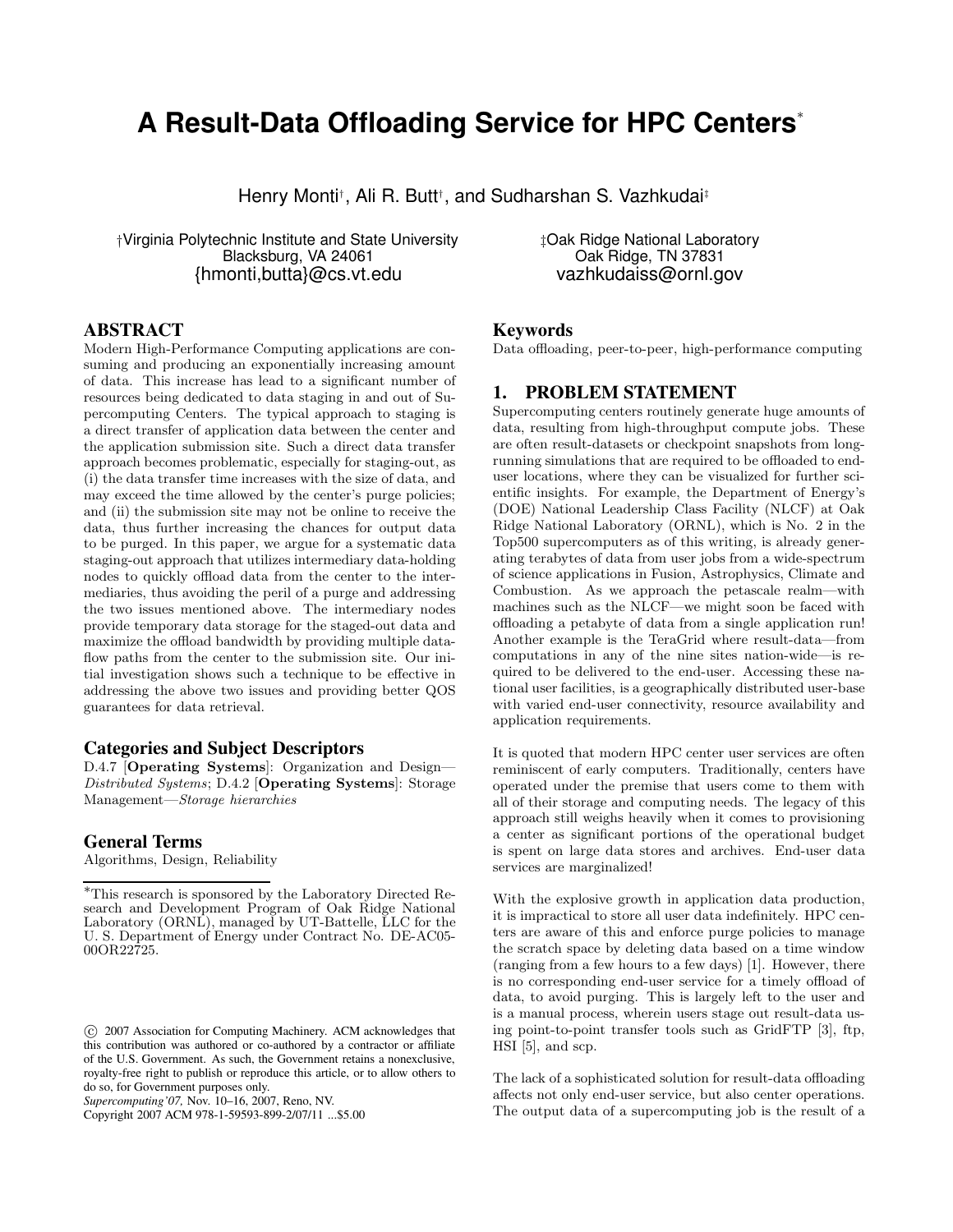multi-hour—even several days'—run. Result output data is usually stored in the supercomputer center's scratch space, which is a valuable commodity. The scratch space is served through a high-speed parallel file system and is used to store the input and output data of currently running or soon to run jobs. A delayed transfer of a job's output data results in sub-optimal use of scratch space in that the space is held up by a job that is currently not running. Further, a delayed offload also renders output-data vulnerable to center purge policies. The loss of output-data leads to wasted user time allocation, which is very precious and obtained through rigorous peer-review. Thus, a timely offload can help optimize both center as well as user resources.

The need for timely data offloading is also fueled by the, often, distributed nature of computing services and users' job workflow, which means that data needs to be shipped to where it is needed. For example, several HPC applications analyze intermediate results of a running job, through visualizations, to study the validity of initial parameters and change them if need be. This process requires the expeditious delivery of the result-data to the end-user visualization application for online feedback. A slightly offline version of this scenario is a pipelined execution, where the output from one computation at supercomputer site A is the input to the next stage in the pipeline, at supercomputer site B.

The common thread in both these cases is the timely offload or delivery of output data. In the former usecase, it can be stated as: Offload by a specified deadline to avoid being purged; In the latter, the twist is to: Deliver by a specified deadline to ensure continuity in the job workflow.

# **2. SOLUTION SPACE**

Offloading large data to end-user sites is often mired by various factors. First, a direct download from the HPC center to the end-user requires both end resources to be available for the entire duration of the transfer. This can be a significant space and bandwidth commitment from both the HPC center and the end-user. For instance, the end-user resource might be unavailable when the data needs to be offloaded from the supercomputer scratch space. This renders the result-data vulnerable to center purge policies or delays eventual delivery. A desirable alternative, however, is to quickly move the data from center scratch space—to an intermediate storage location—so that the high-end, expensive resource can be relieved. Better yet, the intermediate storage location can be on the data path to the end-user so the data can be delivered at the destination when the end-resource becomes available again. IBP [11] and Kangaroo [16] explore this space to some extent. However, these techniques offer merely a staged offloading mechanism and do not factor in bandwidth variations, orthogonal bandwidth or delivery constraints.

Second, current data offloading schemes from HPC centers do not exploit orthogonal bandwidth that might be available between two end points. Exploiting residual, unused bandwidth in the data path between the center and the end-user can help alleviate several problems endemic to data downloading, such as bandwidth volatility. Peer-to-peer (p2p) data delivery schemes have explored this space with much success [4]. However, these techniques have not been applied to large, scientific data and are also not aware of applicationlevel delivery constraints [6].

What is needed is an architecture for timely end-user data delivery/offloading that encompasses the data path between the supercomputing center and the end-user. We propose a combination of the above schemes, coupled with a monitoring component to react to bandwidth degradation so a specified delivery constraint can be met.

## **3. APPROACH**

We now discuss how systematic staging of data is achieved to retrieve result-data from HPC centers. In order to support high-bandwidth data transfer from the center, our system utilizes a number of pre-specified intermediary nodes. The objective is to choose resources that are closer (in terms of bandwidth) to the center, so that data can be quickly offloaded to such resources.

We propose to utilize structured p2p networks [14, 15, 13] to locate and select intermediary nodes  $(N_i)$  in a decentralized manner. Resources that intend to participate in the staging system join a p2p network, and through it are able to reliably communicate with other participants in the network. Before submitting a job to the HPC Center, the submission site  $(N_s)$  utilizes the overlay to discover appropriate  $N_i$ 's between itself and the center as follows.  $N_s$  sends out a number of discovery messages on the p2p network with random destination addresses. By virtue of the p2p routing property [14], the messages are received at some  $N_i$ 's. On receiving such a discovery message, an  $N_i$  replies with its IP address. In this way,  $N_s$  discovers a number of available  $N_i$ 's.  $N_s$  then interacts with the center to sort the  $N_i$ 's with increasing latency from the center, while at the same time with decreasing latency from  $N_s$ . This set of nodes is provided to the center to utilize as the intermediary nodes.

Upon completion of the job, the data-offload is done as follows. The center splits the result-data into chunks and starts transferring the chunks to a number of nearby nodes from the set of  $N_i$ 's. The number of nodes used for this purpose, i.e., the fan-out, is chosen to achieve maximum out-bound center bandwidth utilization. Note that these Level-1 intermediary nodes may also further transfer data to the Level-2 intermediary nodes (once again chosen from  $N_i$ 's), and so on. This in essence results in data to flow towards  $N_s$ , though it is not pushed to  $N_s$ . Decoupling  $N_s$  from the data push path allows the center to offload the data at peak (pre-specified) out-bound bandwidth without worrying about the availability (and connection speed) of  $N_s$ , while enabling  $N_s$  to pull (retrieve) data from  $N_i$ 's as necessary. Figure 1 illustrates the overall data-flow path between the center and the submission site.

*Landmark Nodes.* Since we rely on p2p-participants to serve as intermediary nodes, a scenario of insufficient intermediaries is possible. For instance, the submission site may not have access to any intermediate nodes on the path to the HPC center. To avoid such a scenario, we propose to utilize a number of geographically distributed Landmark nodes that are always available and can serve as intermediary nodes in case enough p2p-nodes are not available. The Landmark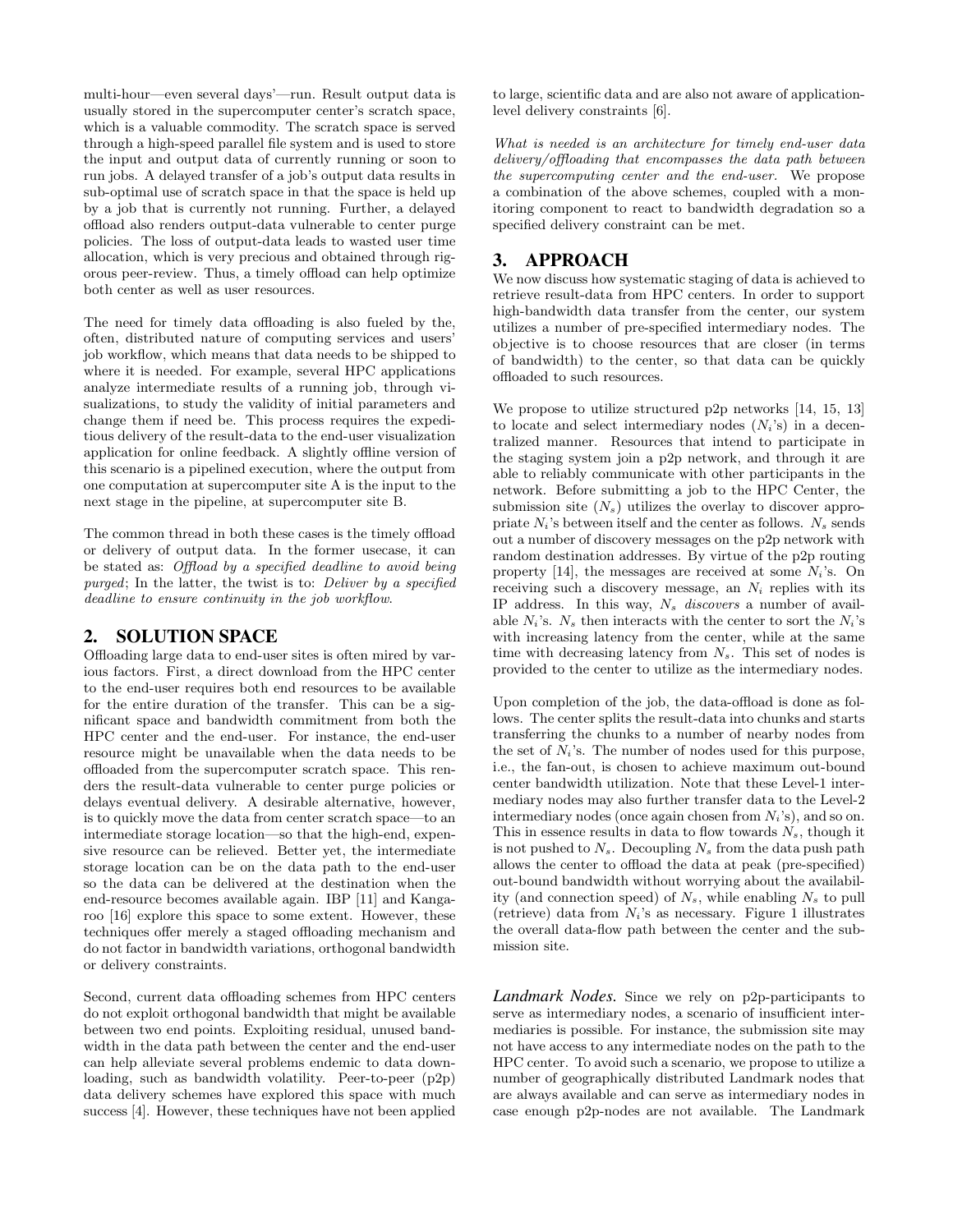

Figure 1: The data flow path from the HPC center to the submission site. The intermediary nodes are represented by hexagons. The participants also run an instance of the NWS (gray dot) for bandwidth monitoring.

nodes can be other HPC centers, or locations which are also interested in receiving the data. The location and number of the Landmark nodes is determined through out-of-band agreements. Depending on the utilization agreements, the Landmark nodes for different submission sites/applications may be different. In our implementation, we assume that the a site is aware of the necessary Landmark nodes a-priori and does not need to discover them as is the case for p2p-nodes.

*Offloading Schedules.* The submission site  $N_s$  specifies the  $N_i$ 's and the possible data-flow paths from the center to  $N<sub>s</sub>$  in the job submission script (e.g., a PBS script). A number of alternate approaches for data flow are possible. For instance, the data may be replicated across different  $N_i$ 's during the transfer from one level to the other. This will allow  $N_s$  to pull data from a number of locations, thus providing fault tolerance against node failure, as well as better utilization of the available in-bandwidth at  $N_s$ . The schedule can also be used to simultaneously deliver data to multiple interested sites in the network.

*Providing Service Guarantees.* The submission site and the HPC center have Service Level Agreements (SLA's) regarding how quickly data can be offloaded from the center. The system should provide guarantees to the submission site to ensure that the SLA's are not violated. Two example scenarios of such SLA's are offloading data from the center as quickly as possible, and offloading all data from the center before a prespecified deadline. The static approach to selecting fan-out is likely to be insufficient for this purpose as available bandwidth between the HPC center and Level-1 intermediary nodes, as well the bandwidth between various intermediary nodes may change over the duration of the data offloading.

To accommodate this dynamic behavior, we propose to monitor the available bandwidth and adjust the fan-out to meet the SLA. We employ the Network Weather Service (NWS) [17] to monitor the available bandwidth between participating nodes. Each participating node joins a "clique", which is a group of sensors that measure bandwidth. The clique enables the center to determine the available bandwidth and select a fan-out based on these measurements. If the available bandwidth is not sufficient to meet a particular SLA (either fastest offload or deadline based), the fan-out is adjusted. In case the number of available  $N_i$ 's are insufficient for meeting the SLA, the submission site is informed, which in turn can either provide more intermediary nodes or accept the best effort from the HPC center.

*Note on Fault Tolerance.* As stated earlier, pieces of the result-data can be replicated across many participating intermediate nodes, facilitating retrieval from any subset of the nodes. Yet another approach we adopt is to erasure code the data to improve the reliability of the transfer, while minimizing the amount of data transferred. The computational cost of erasure coding can be paid by the Level-1 intermediary nodes if coding at the HPC center (which will be part of the job's time allocation) is an issue.

By way of eagerly offloading result-data from the center, we avoid data loss due to accidental purging. This also allows the center to free-up precious scratch space for in-coming jobs and their data, thereby improving its serviceability. By staging it on an intermediate network of nodes, en-route to the destination, we ensure that the offload will not fail due to end-user resource unavailability. The result-data can be pulled as and when the end-user resource becomes available. A point-to-point, manual offload, on the other hand, relies on end resources being available during the transfer. Moreover, these result-data transfers are usually coded within job scripts and are simply not tolerant to failure or end-resource unavailability.

*Discussion.* A number of systems such as Bullet [8, 7], Shark [2], and CoBlitz [9] have explored the use of multicast and p2p-techniques for transferring large amounts of data between multiple Internet nodes. The focus of these systems is on downloading of user data, or receiving multimedia streams where meeting strict QOS guarantees is not a major issue. In contrast, the target HPC environments of this work impose much more stringent performance requirements, e.g., important application result-data may be purged if not offloaded before a deadline, which entail innovation to support an efficient data transfer model. The novelty of our approach lies in the use of submission site specified intermediary nodes that allow the center to dynamically adjust data flow paths even in the presence of failures. By placing the responsibility of selecting the intermediary nodes on the submission site, the system allows the site to spend as much resources as it deem necessary for a particular result-data. This also frees the center from spending crucial resources that can otherwise be spent on processing applications. We believe such an approach will have a profound impact on the staging-out of data, and will improve the overall center performance.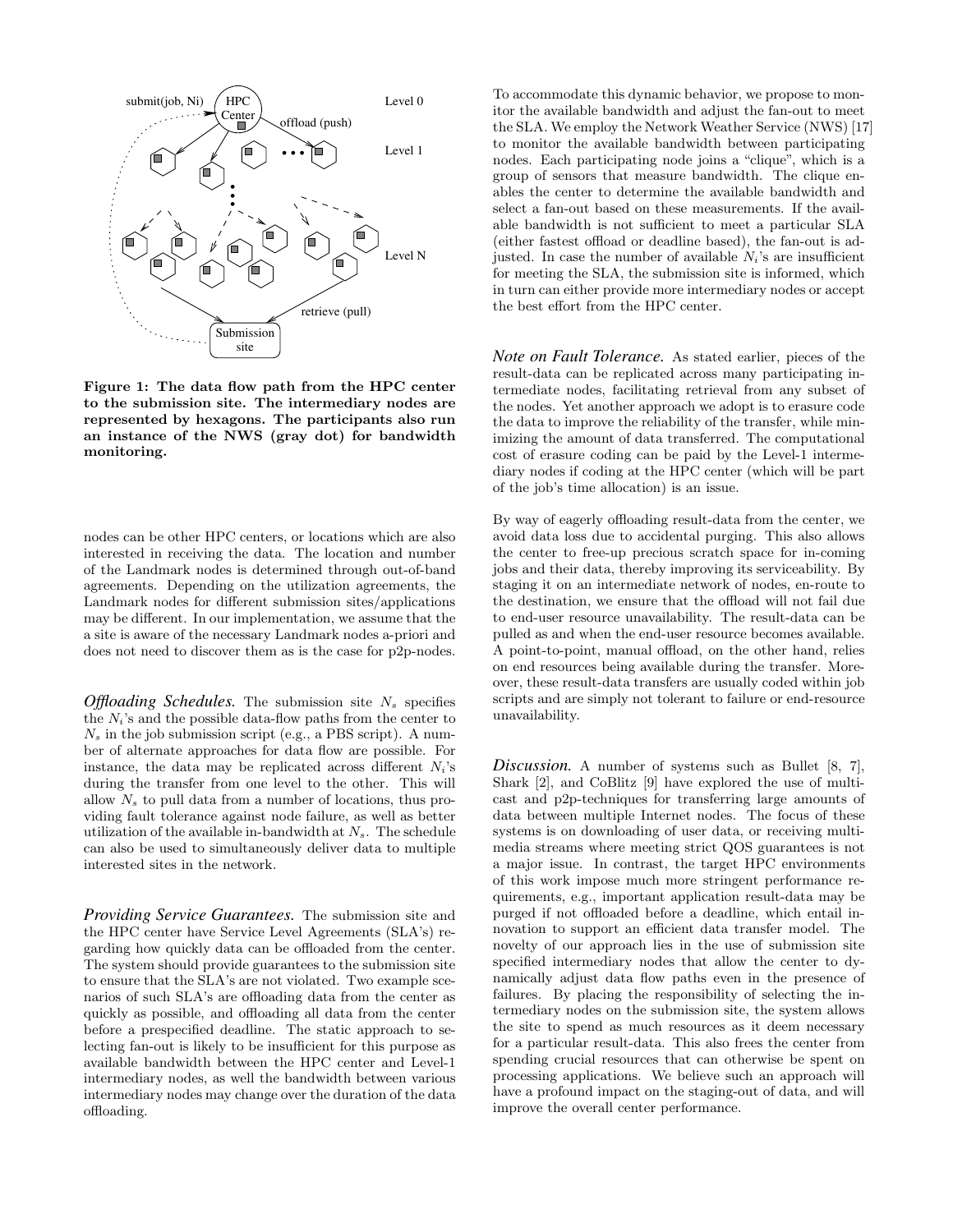|         | Transfer Time (s) |        |             |          |
|---------|-------------------|--------|-------------|----------|
|         | Direct            | Random | Measurement | Forecast |
|         |                   |        | based       | based    |
| Offload | 739               | 245    | 214         | 210      |
| Forward | N/A               | 431    | 393         | 370      |
| וווי?   | 739               | 665    | 663         | 663      |

Table 1: The time to transfer a 95 MB file under different schemes.

# **4. EVALUATION**

In this section, we present an evaluation of our result-data offload approach. We have implemented the system as described in Section 3 using about 3000 lines of C code. Our current implementation runs on Linux 2.6 kernel, but is readily portable to other platforms. In the following, we discuss the effectiveness of our design in achieving faster HPC center offloads.

*Experimental Setup.* We emulated the dynamic behavior of the proposed data offload model using the distributed testbed facilities of PlanetLab [10]. For our experiments, we choose 22 PlanetLab sites such that the HPC center and the submission site were on opposites coasts of the US, while the rest of the nodes were geographically scattered in between. All the nodes were arranged in a tree with the center as root, as discussed in Section 3, with number of children ranging from zero to four, and two levels of intermediaries. Such a tree offers multiple data flow paths from the center to the submission site and allows for testing the approach under different scenarios. Finally, the numbers reported in the following represent averages over a set of three runs.

*Approach Feasibility.* In the first set of experiments, we determined the feasibility of our proposed approach in achieving improved offloading times compared to a simple pointto-point direct transfer (Direct). For this purpose, we used a 95 MB ISO file and measured the time of a direct transfer between the center and the submission site. To allow for a fair comparison, the direct transfer was done using a simple TCP connection, instead of advanced transfer tools such as GridFTP [3] and HSI [5]. Next, we used the intermediary nodes for offloading. For this experiment, we used a static data flow path, where each node in the flow tree has four children. For each chunk of the file, we utilized a random selection of intermediary nodes (Random) at each Level of the tree – a technique inspired by the RanSub [7] approach in Bullet [8].

We measured the times to offload data from the source, time to forward the data from Level-1 to Level-2, and the time it would take the submission site to pull the data. Table 1 shows the results. The direct transfer time was observed to be 739s. Note that under Direct, the time to send the file (offload) is the same as the time to receive the file (pull). In contrast, Random reduced the transfer time by 66.9%. Moreover, the forward time gives some insight into the time it would take for the entire file to be forwarded from Level-1 to Level-2, i.e., when it becomes available at the Level-2 intermediary nodes.

Compared to Direct, the time to pull the data on the submission site is reduced by 10.0%. Note that our implementation used a simple serial approach to pulling data from Level-2 nodes, and the pull time can be further reduced by more advanced techniques, e.g., parallel retrievals from Level-2 nodes similarly as in Shark [2]. Also note that the pull time represents the time to transfer the file from Level-2 nodes to the submission site, and does not include the transfer time from the source to Level-2 nodes. However, the submission site pull is asynchronous, and can start as soon as chunks begin to arrive at Level-2 nodes, which was observed to be a fraction  $($  < 1%) of the forwarding time. We note that the overall transfer time, i.e., the time from when the source starts sending the data to when the submission site has received all the data is not a suitable metric, as our approach allows the site to be offline during the offloading process and delay starting the pull as necessary.

*Dynamic Data Scheduling.* In this experiment, we utilize bandwidth measurements (determined using NWS) to dynamically choose appropriate data flow paths. Two techniques are tested: one based on the measured bandwidth between nodes, while the other based on the bandwidth predictions provided by NWS. In either case, the bandwidth is used to greedily provision Level-1 nodes with the aim to increase the fan-out till maximum (predetermined) center outbound bandwidth is utilized.

As seen in Table 1, both the bandwidth measurement-based and prediction-based approaches out-perform Random. Simple bandwidth measurement takes 214 seconds to offload the file from the source. This reduces the offload time by 12.7% and 71.0% compared to Random and Direct, respectively. Use of bandwidth measurements also results in reduced intermediary forwarding time, which compared to Random is reduced by 8.9%. The time to pull the file to the submission site remains fairly unchanged at about 663s. This is expected, as the flow paths do not affect the time it would take for the submission site to pull the file.

Next, we expected NWS bandwidth predictions to do significantly better, however, they only marginally improved (1.9%) the offload time compared to measurement-based. The 5.9% improvement in the forwarding time, compared to measurement-based, shows that prediction-based provisioning is promising. We believe that with larger transfers the predictions will become more accurate and the benefit will increase. As before, the pull time remains almost the same.

Finally, the results show that bandwidth measurement provides a good tool for improving the offload times. Bandwidth measurement can even be used at the beginning of the offload, between the HPC center and the end-user destination, to measure if a direct transfer will result in significantly higher throughput. Also, it can serve as a resource availability check before the offload. This way, we can decide if and when to do the distributed offload.

*Error Coding Overhead.* In this experiment, we measured the effect of Error Coding in achieving fault tolerance. For this purpose, we randomly failed several intermediary nodes